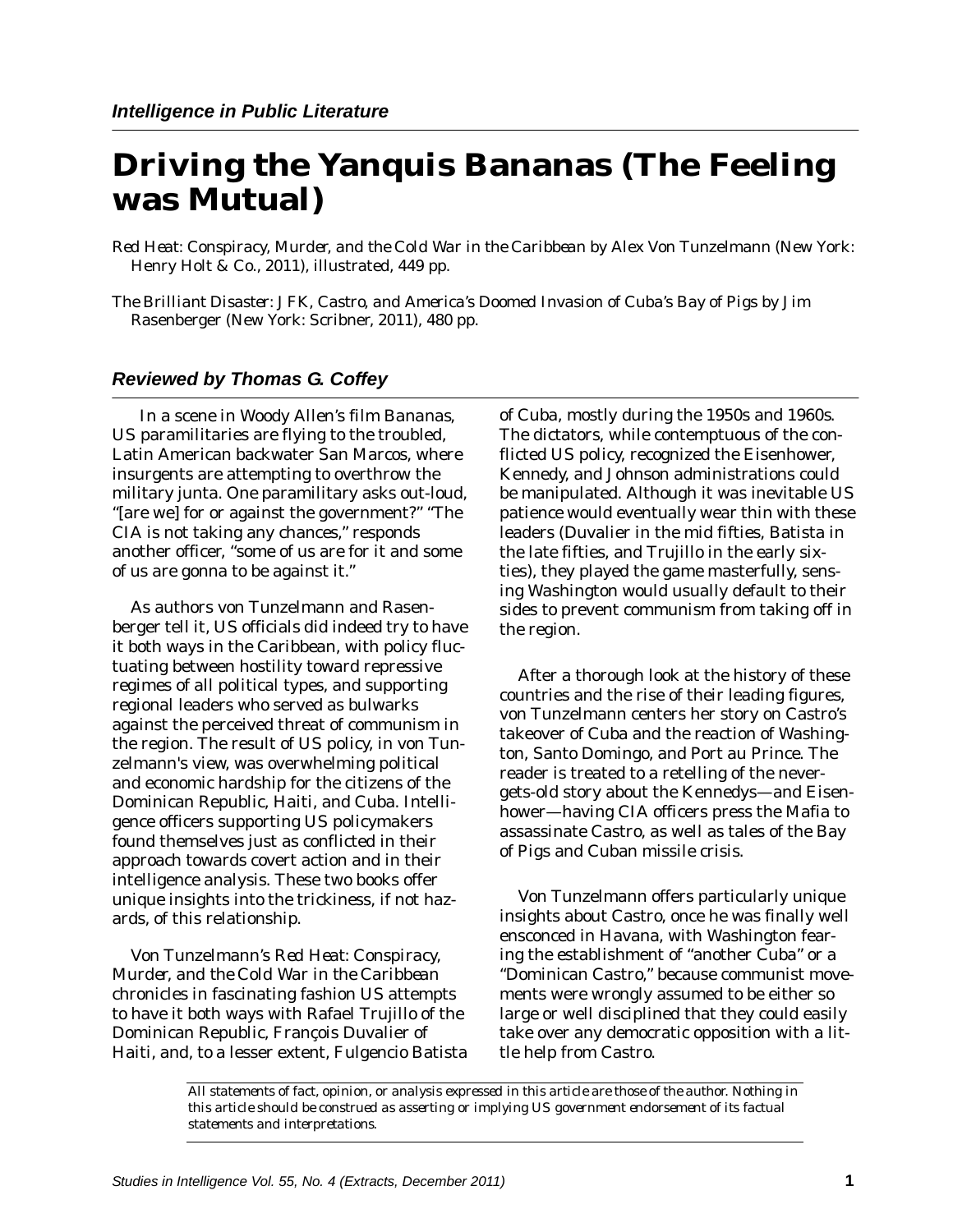The author also does a good job of attempting to understand Castro's perspective. Lost on US officials was the possibility that Castro wanted little to do with these Caribbean basket cases. Although early on, Castro did back insurgents using Cuba as a base to launch invasions against Haiti and the Dominican Republic—after all, both these countries' leaders had made similar moves against him —von Tunzelmann notes Castro had little interest in being an occupier. Perhaps Castro and his advisers wondered at what stage of proletariat evolution Haiti was when its leader felt it necessary to kill every black dog in Portau-Prince because Haitians believed these dogs were the reincarnation of an opposition leader who had gone into hiding.

*Red Heat* goes wrong in some places. Von Tunzelmann belongs to the school of thought contending that the US hard-line policy toward Castro helps sustain his regime and repressive apparatus, but she decries US engagement with Duvalier's Haiti and Trujillo's Dominican Republic. To underscore their repressiveness, the author gives detail after detail about the cruelties Duvalier and Trujillo inflicted upon their citizens, but no such descriptions are reserved for Castro and his repressive regime. She introduces race into a discussion of Kennedy's decision to park the fleet outside Portau-Prince when it appeared Duvalier was taking his vengeance against foreigners, a clear redline with any foreign government. Lastly, von Tunzelmann has a disconcerting habit of quoting from Tim Weiner's deeply flawed polemic about the CIA, *Legacy of Ashes*.

More than the domestic cruelties and foreign manipulations of Batista, Trujillo, and Duvalier, it was the increasingly hostile anti-US rhetoric and communist leanings of Castro that drove the Eisenhower and Kennedy administrations the most bananas. US officials went up a tree and out on a limb to overthrow Castro by having the CIA devise an exceedingly ambitious operation at the Bay of Pigs. 50 years after the Bay of Pigs disaster, Jim Rasenberger does a terrific job of documenting the faults of all parties engaged in the operation in *The Brilliant Disaster: JFK, Castro, and America's Doomed Invasion of Cuba's Bay of Pigs.* 

Unlike some Bay of Pigs accounts, this retelling, much to the author's credit, spreads the blame around.

The brainchild of Richard Bissell, the CIA's deputy director for plans, the Bay of Pigs operational plan took shape under Eisenhower—although Ike stressed no formal "plans" were made during his tenure. The operation called for the invasion of Cuba by 1,400 of its exiles—covertly supplied and trained in Guatemala by the CIA, US military, and National Guard officials. The exiles were to establish a beachhead and after 7 to 10 days incite a sufficient mass of Cuban citizens to join them in overthrowing Castro. If these goals were not met, the exiles would establish an alternative government that would receive US political and, supposedly, military support. In the worst case of the exiles failing to establish a beachhead, they were to withdraw to the mountains as a guerrilla force.

Key pillars to the plan were the rallying of a large underground of Castro opponents, catching the Cuban regime by surprise, having an escape route for the exiles, and destroying the Cuban air force. Rasenberger, in a clear and systematic fashion, tells of the undoing of each of these pillars, with the real nail in the operation's coffin being Kennedy's decision to cancel the second round of exile airstrikes against Castro's air force, fearing the strikes would raise the volume of the invasion and give away US involvement. His last minute decision enabled Castro to strafe exile aircraft, shipping, and soldiers to devastating effect during the beach landing. The damage doomed the exile force, which held the beachhead for only three days before being overrun.

Rasenberger is hard on Kennedy, who is portrayed as a victim of his own misunderstandings, if not delusions, about the operation and of an ad hoc national security apparatus he promoted. The president did not press National Security Advisor McGeorge Bundy to systematically solicit and condense the views of the foreign policy team. Nor did Bundy control the flow of information to the president, who essentially functioned as his own staffer. Yet even in the absence of a gatekeeper, officials at meetings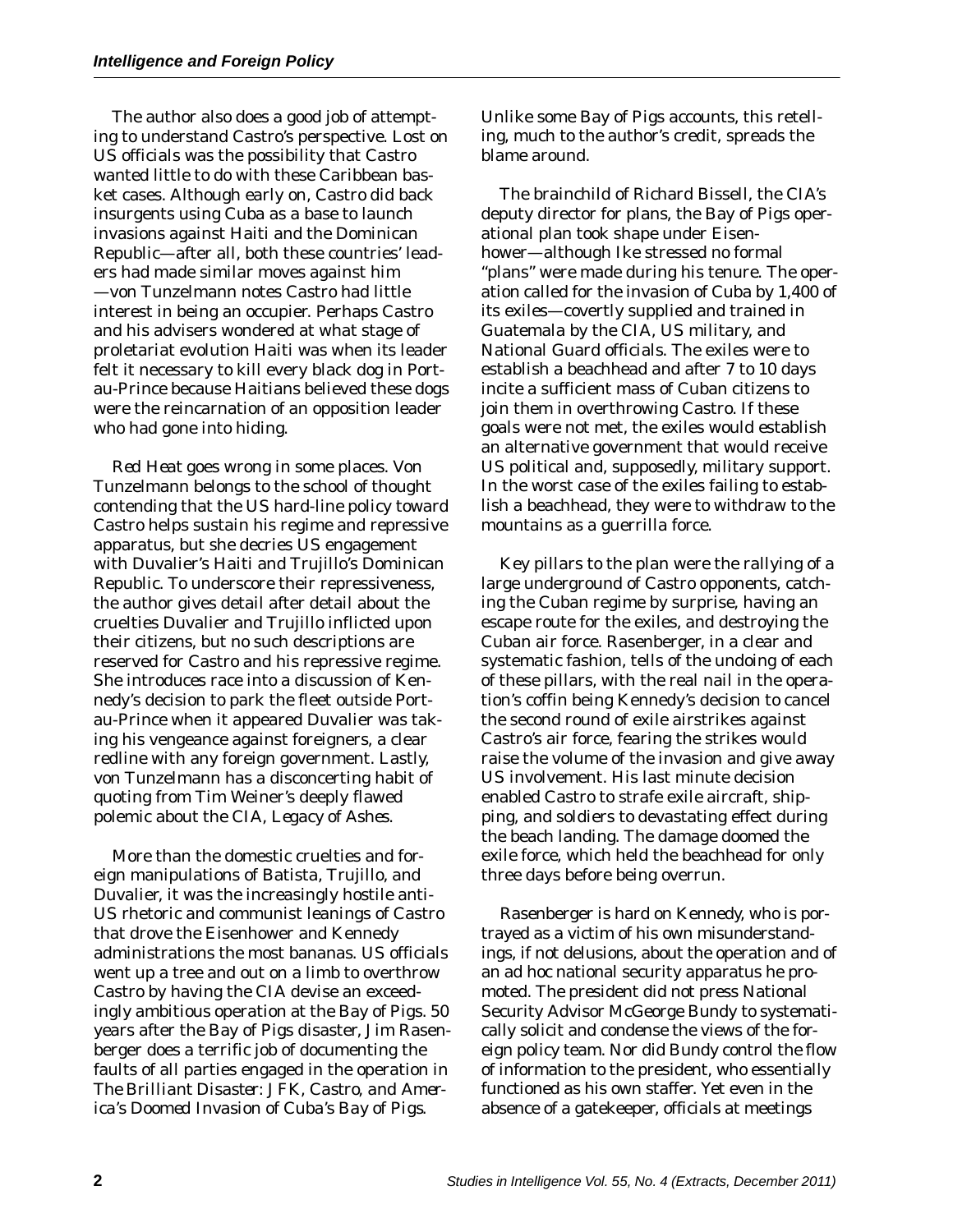with the president often failed to give their views. This does not let Kennedy off the hook, for Senator William Proxmire, presidential aide Arthur Schlesinger, Under Secretary of State Chester Bowles, and former Secretary of State Dean Acheson shared their strong misgivings. While Proxmire, Schlesinger, and Bowles gave wordy and moralistic critiques, Acheson looked more at the nuts and bolts of the operation, distilling its main flaw this way: "It does not take Price Waterhouse to figure out that 1,500 Cubans are not as good as 25,000 [the size of the Cuban army]." Kennedy was duly warned, Rasenberger argues, and is not a victim as portrayed by some of his confidants.

At the same time, the author goes relatively easy on the CIA, whose officers were largely guilty of poor communication and unwillingness to abandon a changed invasion plan. Direct in their briefings to the president, Bissell and Allen Dulles were mostly at fault for errors of omission and for putting on the hard sell. The two officers failed to underscore the importance of the airstrikes. They also did not make clear that US military assistance for the provisional government would be required if a mass overthrow of Castro did not take place. Lastly, they did not underscore that moving the landing site effectively negated any chance of the exile force escaping slaughter or imprisonment if Castro's army prevailed.

A broader definition of culpability for CIA officers should apply, starting with their ignoring some basic tenets of covert action in the Bay of Pigs action. The operation was too big, involved too many parties, and developed over too long a period to be kept covert. Bureaucratic and interagency turf issues undercut vetting of the operational plan. Paradoxically, given how knowable this operation became, Bissell and the Cuba Task Force kept to themselves, pushing aside the heads of clandestine operations and the analytical group, all of whom knew Castro was very popular and not susceptible to a mass uprising. Although Bissell did make parish calls to State and Defense Department officials about the operation, he fed the perception this was a CIA show. In the end, neither of these department heads offered support when—with US involvement obvious

to the world—the time came to make the case for the second airstrikes.

Von Tunzelmann and Rasenberger both have a flair for spotting the telling anecdote, and there are many in each book, including

## from von Tunzelmann:

*Kennedy, struck by the audacity of Khrushchev placing missiles in Cuba, wondered how the Soviet leader would feel if Washington placed missiles in Turkey. McGeorge Bundy reminded Kennedy that the US military had done just that.* 

*Kennedy did not publicly gloat after the missile crisis, but did crow to his friends about the payback Khrushchev received for his bullying behavior during the earlier summit with Kennedy in Vienna.* 

and from Rasenberger:

*All attempts at plausible deniability aside, a CIA officer—a frogman scouting the beach in advance—fired the first shot of the Bay of Pigs invasion at a local militiaman.* 

*The exiles fought tenaciously to protect two of the landing zones before having to retreat. In one battle, Cuban army dead and wounded —500 dead, 1,000 wounded—vastly outnumbered those of the exiles—20 dead, 50 wounded, despite the Cuban Army having 20 tanks and outnumbering the exiles 7 to 1.* 

A reading of both books provides some additional lessons for intelligence officers conducting operations and analysis in such a charged, uncertain policy environment:

*Excessive corner cutting on covert action to keep up a fiction*. Cancellation of the "too loud, WWII-like" second strike against Castro's air force doomed any chance the Bay of Pigs had of success. Dulles and Bissell later regretted not telling Kennedy the operation would fail without a second strike. In a larger sense, the operation gave policymakers—who wanted to overthrow Castro while not being held accountable for it—the false sense that they could avoid the hard decisions and consequences of an overt invasion by using covert action. Ken